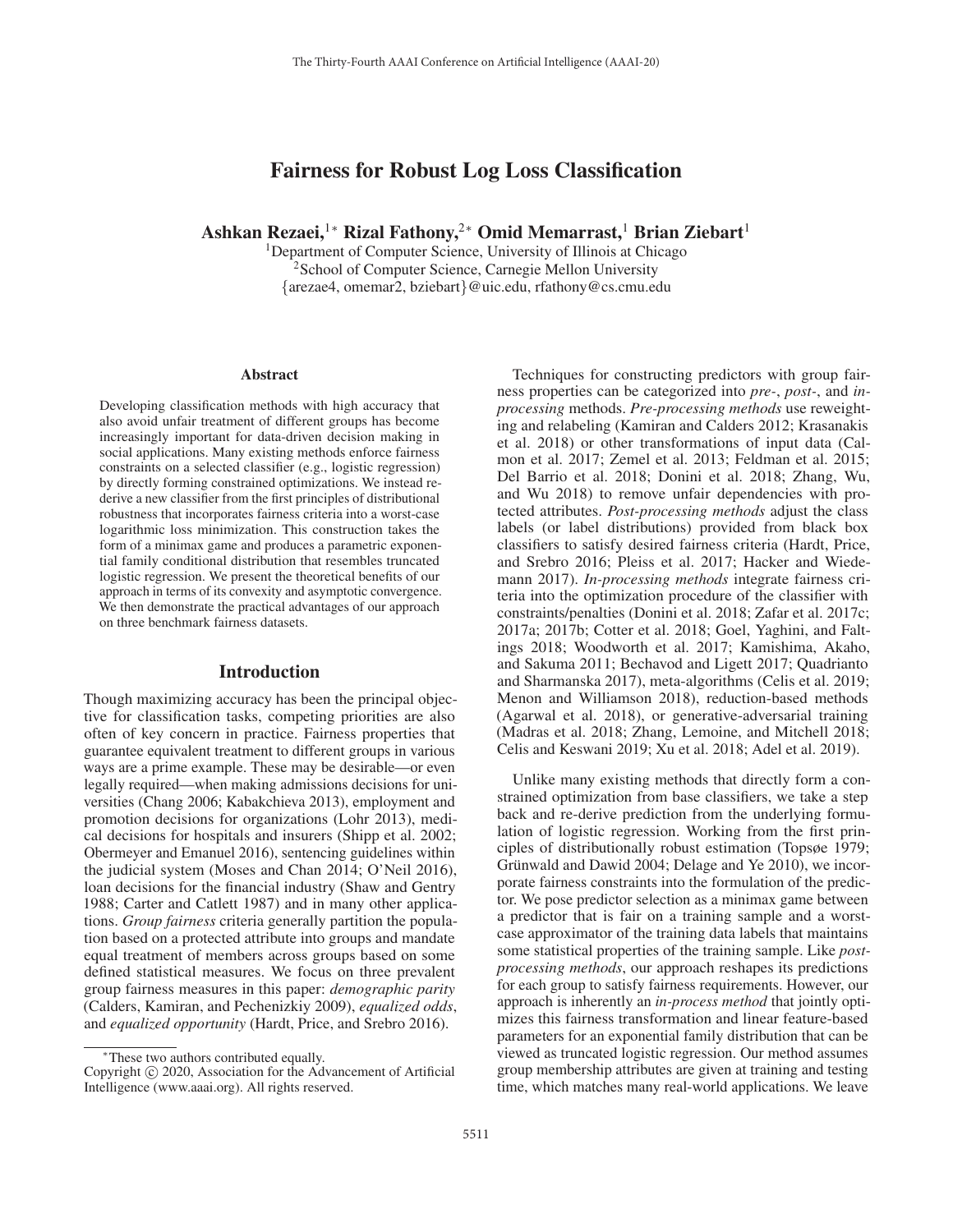the extension of our approach to settings with inferred group attributes as future work.

Our method reduces to a convex optimization problem with a unique solution for resolving unfairness between groups that asymptotically minimizes the KL divergence from the true distribution. In contrast, many existing methods are susceptible to the local optima of non-convex optimization or to the approximation error from relaxations (Zafar et al. 2017a; 2017c; Cotter et al. 2018; Woodworth et al. 2017; Kamishima, Akaho, and Sakuma 2011; Bechavod and Ligett 2017; Quadrianto and Sharmanska 2017), do not have unique solutions for ensuring fairness (Hardt, Price, and Srebro 2016), or produce mixtures of predictors (Agarwal et al. 2018) rather than a single coherent predictor. For fairness criteria that include the true label (e.g., equalized opportunity, equalized odds), we introduce a method for making predictions from label-conditioned distributions and establish desirable asymptotic properties. We demonstrate the practical advantages of our approach compared to existing fair classification methods on benchmark data-driven decision tasks.

### **Background**

#### Measures of fairness for decision making

Several useful measures have been proposed to quantitatively assess fairness in decision making. Though our approach can be applied to a wider range of fairness constraints, we focus on three prominent ones: *Demographic Parity* (Calders, Kamiran, and Pechenizkiy 2009), *Equality of Opportunity* (Hardt, Price, and Srebro 2016) and *Equality of Odds* (Hardt, Price, and Srebro 2016). These are defined for binary decision settings with examples drawn from a population distribution,  $(X, A, Y) \sim P$ , with  $P(x, a, y)$  denoting this empirical sample distribution  $\{x, a, y\}$  is the "adsample distribution,  $\{x_i, a_i, y_i\}_{i=1:n}$ . Here,  $y = 1$  is the "advantaged" class for positive decisions. Each example also possesses a protected attribute  $a \in \{0, 1\}$  that defines membership in one of two groups. The general decision task is to construct a probabilistic prediction,  $\mathbb{P}(\widehat{y}|\mathbf{x}, a)$  over the decision variable  $\hat{y} \in \{0, 1\}$  given input  $\mathbf{x} \in \mathcal{X}$  and training data  $P(\mathbf{x}, a, y)$ . We similarly notate an adversarial conditional distribution that approximates the labels as  $\mathbb{O} \mathbb{P}$  and  $\mathbb{O}$  are distribution that approximates the labels as  $\mathbb Q$ .  $\mathbb P$  and  $\mathbb Q$  are the key objects being optimized in our formulation.

Fairness requires treating the different groups equivalently in various ways. Unfortunately, the naïve approach of excluding the protected attribute from the decision function, e.g., restricting to  $\mathbb{P}(\widehat{y}|\mathbf{x})$ , does not guarantee fairness because the protected attribute a may still be inferred from **x** (Dwork et al. 2012). Instead of imposing constraints on the predictor's inputs, definitions of fairness require statistical properties on its decisions to hold.

Definition 1. *A classifier satisfies* DEMOGRAPHIC PARITY (D.P.) *if the output variable*  $\hat{Y}$  *is statistically independent of the protected attribute* A:  $P(\hat{Y} = 1 | A = a) = P(\hat{Y} = a)$ 1),  $\forall a \in \{0, 1\}.$ 

Definition 2. *A classifier satisfies* EQUALIZED ODDS  $(E.ODD.)$  *if the output variable*  $\hat{Y}$  *is conditionally independent of the protected attribute* A *given the true label* Y *:*  $P(\widehat{Y} = 1 | A = a, Y = y) = P(\widehat{Y} = 1 | Y = y), \ \forall y, a \in \{0, 1\}.$  Definition 3. *A classifier satisfies* EQUALIZED OPPOR-TUNITY (E.OPP.) *if the output variable*  $\hat{Y}$  *and protected attribute*  $\overrightarrow{A}$  *are conditionally independent given*  $Y = 1$ *:*  $P(\hat{Y} = 1 | A = a, Y = 1) = P(\hat{Y} = 1 | Y = 1), \ \forall a \in \{0, 1\}.$ 

The sets of decision functions  $\mathbb P$  satisfying these fairness constraints are convex and can be defined using linear constraints (Agarwal et al. 2018). The general form for these constraints is:

strains is:

\n
$$
\Gamma: \left\{ \mathbb{P} \mid \lim_{p_{\gamma_1}} \mathbb{E}_{\substack{\widetilde{P}(\mathbf{x},a,y) \\ \mathbb{P}(\widehat{y}|\mathbf{x},a,y)}} \left[ \mathbb{I}(\widehat{Y} = 1 \land \gamma_1(A,Y)) \right] \right\}
$$
\n
$$
= \frac{1}{p_{\gamma_0}} \mathbb{E}_{\substack{\widetilde{P}(\mathbf{x},a,y) \\ \mathbb{P}(\widehat{y}|\mathbf{x},a,y)}} \left[ \mathbb{I}(\widehat{Y} = 1 \land \gamma_0(A,Y)) \right] \right\}, \quad (1)
$$

where  $\gamma_1$  and  $\gamma_0$  denote some combination of group membership and ground-truth class for each example, while  $p_{\gamma_1}$ and  $p_{\gamma_0}$  denote the empirical frequencies of  $\gamma_1$  and  $\gamma_0$ : bership and ground-truth class for each example, while  $p_{\gamma_1}$ <br>and  $p_{\gamma_0}$  denote the empirical frequencies of  $\gamma_1$  and  $\gamma_0$ :<br> $p_{\gamma_i} = \mathbb{E}_{\widetilde{P}(a,y)}[\gamma_i(A, Y)]$ . We specify  $\gamma_1$  and  $\gamma_0$  in (1) for fairness constraints (Definitions 1, 2, and 3) as:

$$
\Gamma_{dp} \iff \gamma_j(A, Y) = \mathbb{I}(A = j); \tag{2}
$$

$$
\Gamma_{\text{e}.\text{opp}} \iff \gamma_j(A, Y) = \mathbb{I}(A = j \land Y = 1); \tag{3}
$$

$$
\Gamma_{\text{e.odd}} \iff \gamma_j(A, Y) = \left[ \begin{array}{c} \mathbb{I}(A = j \land Y = 1) \\ \mathbb{I}(A = j \land Y = 0) \end{array} \right]. \tag{4}
$$

## Robust log-loss minimization, maximum entropy, and logistic regression

The logarithmic loss,  $-\sum_{\mathbf{x},y} P(\mathbf{x},y) \log P(y|\mathbf{x})$ , is an information-theoretic measure of the expected amount of information-theoretic measure of the expected amount of "surprise" (in bits for  $log_2$ ) that the predictor,  $\mathbb{P}(y|\mathbf{x})$ , experiences when encountering labels y distributed according to  $P(\mathbf{x}, y)$ . Robust minimization of the logarithmic loss serves a fundamental role in constructing exponential probability distributions (e.g., Gaussian, Laplacian, Beta, Gamma, Bernoulli (Lisman and Zuylen 1972)) and predictors (Manning and Klein 2003). For conditional probabilities, it is equivalent to maximizing the conditional entropy (Jaynes 1957):

$$
\min_{\mathbb{P}(\hat{y}|\mathbf{x}) \in \Delta \mathbb{Q}(\hat{y}|\mathbf{x}) \in \Delta \cap \Xi} - \sum_{\mathbf{x}, \hat{y}} \widetilde{P}(\mathbf{x}) \mathbb{Q}(\hat{y}|\mathbf{x}) \log \mathbb{P}(\hat{y}|\mathbf{x})
$$
(5)

$$
\mathbf{x}_{,y}
$$
\n
$$
= \max_{\mathbb{P}(\widehat{y}|\mathbf{x}) \in \Xi} -\sum_{\mathbf{x},\widehat{y}} \widetilde{P}(\mathbf{x}) \mathbb{P}(\widehat{y}|\mathbf{x}) \log \mathbb{P}(\widehat{y}|\mathbf{x}) = \max_{\mathbb{P}(\widehat{y}|\mathbf{x}) \in \Xi} H(\widehat{Y}|\mathbf{X}),
$$

after simplifications based on the fact that the saddle point solution is  $\mathbb{P} = \mathbb{Q}$ . When the loss maximizer  $\mathbb{Q}$  is constrained to match the statistics of training data (specified using vector-

valued feature function 
$$
\phi
$$
),  
\n
$$
\Xi: \left\{ \mathbb{Q} \mid \mathbb{E}_{\widetilde{P}(\mathbf{x});\mathbb{Q}(\widehat{y}|\mathbf{x})}[\phi(\mathbf{X}, \widehat{Y})] = \mathbb{E}_{\widetilde{P}(\mathbf{x},y)}[\phi(\mathbf{X}, Y)] \right\},
$$
\n(6)

the robust log loss minimizer/maximum entropy predictor (Eq. (5)) is the logistic regression model,  $\overline{P}(y|\mathbf{x}) \propto$  $e^{\theta^{\mathrm{T}}\phi(\mathbf{x}, y)}$ , with  $\theta$  estimated by maximizing data likelihood (Manning and Klein 2003). While this distribution technically needs to only be defined at input values in which training data exists (i.e.,  $P(x) > 0$ ), we employ an inductive assumption that generalizes the form of the distribution to other inputs that generalizes the form of the distribution to other inputs.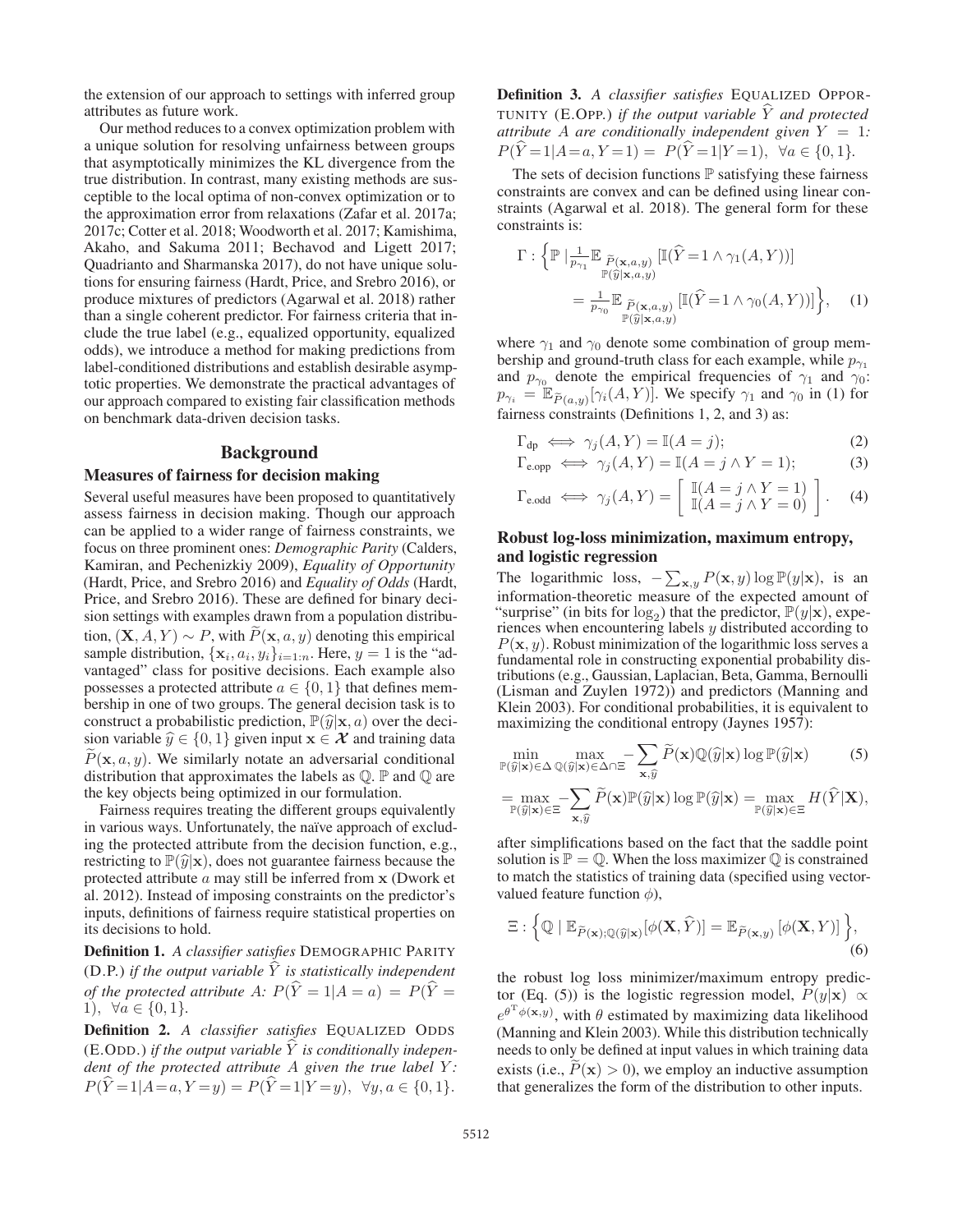This formulation has been leveraged to provide robust predictions under covariate shift (i.e., difference in training and testing distributions) (Liu and Ziebart 2014) and for constructing consistent predictors for multiclass classifications (Fathony et al. 2018a) and graphical models (Fathony et al. 2018b). Our approach similarly extends this fundamental formulation by imposing fairness constraints on P. However, since the fairness constraints and statistic-matching constraints are often not fully compatible (i.e.,  $\Gamma \nsubseteq \Xi$ ), the saddle point solution is no longer simple (i.e.,  $\mathbb{P} \neq \mathbb{Q}$ ).

### Formulation and Algorithms

Given fairness requirements for a predictor (Eq. (1)) and partial knowledge of the population distribution provided by a training sample (Eq. (6)), how should a fair predictor be constructed? Like all inductive reasoning, good performance on a known training sample does not ensure good performance on the unknown population distribution. We take a robust estimation perspective by seeking the best solution for the worst-case population distribution under these constraints.

#### Robust and fair log loss minimization

We formulate the robust fair predictor's construction as a minimax game between the predictor and a worst-case approximator of the population distribution. We assume the availability of a set of training samples,  $\{(\mathbf{x}_i, a_i, y_i)\}_{i=1:n}$ , which we equivalently denote by probability distribution  $P(\mathbf{x}, a, y)$ .

Definition 4. *The* Fair Robust Log-Loss Predictor*,* P*, minimizes the worst-case log loss—as chosen by approximator* <sup>Q</sup> *constrained to reflect training statistics (denoted by set* Ξ *of Eq.* (6)*)—while providing empirical fairness guarantees*<sup>1</sup>

$$
\begin{aligned}\n\text{(denoted by set } \Gamma \text{ of } Eq. (1)): \\
\min_{\mathbb{P} \in \Delta \cap \Gamma} \max_{\mathbb{Q} \in \Delta \cap \Xi} \mathbb{E}_{\substack{\tilde{P}(\mathbf{x}, a, y) \\ \mathbb{Q}(\tilde{y} | \mathbf{x}, a, y)}} \left[ -\log \mathbb{P}(\hat{Y} | \mathbf{X}, A, Y) \right].\n\end{aligned} \tag{7}
$$

Though conditioning the decision variable  $\hat{Y}$  on the true label Y would appear to introduce a trivial solution ( $\hat{Y} = Y$ ), instead, Y only influences  $\hat{Y}$  based on fairness properties due to the robust predictor's construction. Note that if the fairness constraints do not relate Y and  $\hat{Y}$ , the resulting distribution is conditionally independent (i.e.,  $\mathbb{P}(\widehat{Y}|\mathbf{X}, A, Y = 0)$ )  $\mathbb{P}(\hat{Y}|\mathbf{X}, A, Y = 1)$ , and when all fairness constraints are removed, this formulation reduces to the familiar logistic regression model (Manning and Klein 2003). Conveniently, this saddle point problem is convex-concave in  $\mathbb P$  and  $\mathbb Q$  with additional convex constraints (Γ and Ξ) on each distribution.

### Parametric Distribution Form

By leveraging strong minimax duality in the "log-loss game" (Topsøe 1979; Grünwald and Dawid 2004) and strong Lagrangian duality (Boyd and Vandenberghe 2004), we derive the parametric form of our predictor.<sup>2</sup>

Theorem 1. *The* Fair Robust Log-Loss Predictor *(Defini-*

tion 4) has equivalent dual formulation:  
\n
$$
\min_{\theta} \max_{\lambda} \frac{1}{n} \sum_{(\mathbf{x},a,y) \in \mathcal{D}} \Biggl\{ \mathbb{E}_{\mathbb{Q}_{\theta,\lambda}(\widehat{y}|\mathbf{x},a,y)} \Bigl[ -\log \mathbb{P}_{\theta,\lambda}(\widehat{Y}|\mathbf{x},a,y) \Bigr] + \theta^{\top} \Bigl( \mathbb{E}_{\mathbb{Q}_{\theta,\lambda}(\widehat{y}|\mathbf{x},a,y)} [\phi(\mathbf{x},\widehat{Y})] - \phi(\mathbf{x},y) \Bigr) + \lambda \Bigl( \frac{1}{p_{\gamma_1}} \mathbb{E}_{\mathbb{P}_{\theta,\lambda}(\widehat{y}|\mathbf{x},a,y)} [\mathbb{I}(\widehat{Y}=1 \wedge \gamma_1(A,Y))] - \frac{1}{p_{\gamma_0}} \mathbb{E}_{\mathbb{P}_{\theta,\lambda}(\widehat{y}|\mathbf{x},a,y)} [\mathbb{I}(\widehat{Y}=1 \wedge \gamma_0(A,Y))] \Bigr) \Biggr\}, \quad (8)
$$

*with Lagrange multipliers* θ *and* λ *for moment matching and fairness constraints, respectively, and* n *samples in the dataset. The parametric distribution of*  $\mathbb P$  *is:* 

$$
\mathbb{P}_{\theta,\lambda}(\hat{y}) = 1 | \mathbf{x}, a, y) = \qquad (9)
$$
\n
$$
\begin{cases}\n\min \left\{ e^{\theta^{\top} \phi(\mathbf{x},1)} / Z_{\theta}(\mathbf{x}), \frac{p_{\gamma_1}}{\lambda} \right\} & \text{if } \gamma_1(a,y) \land \lambda > 0 \\
\max \left\{ e^{\theta^{\top} \phi(\mathbf{x},1)} / Z_{\theta}(\mathbf{x}), 1 - \frac{p_{\gamma_0}}{\lambda} \right\} & \text{if } \gamma_0(a,y) \land \lambda > 0 \\
\max \left\{ e^{\theta^{\top} \phi(\mathbf{x},1)} / Z_{\theta}(\mathbf{x}), 1 + \frac{p_{\gamma_1}}{\lambda} \right\} & \text{if } \gamma_1(a,y) \land \lambda < 0 \\
\min \left\{ e^{\theta^{\top} \phi(\mathbf{x},1)} / Z_{\theta}(\mathbf{x}), -\frac{p_{\gamma_0}}{\lambda} \right\} & \text{if } \gamma_0(a,y) \land \lambda < 0 \\
e^{\theta^{\top} \phi(\mathbf{x},1)} / Z_{\theta}(\mathbf{x}) & \text{otherwise,} \n\end{cases}
$$

*where*  $Z_{\theta}(\mathbf{x}) = e^{\theta^{\top} \phi(\mathbf{x},1)} + e^{\theta^{\top} \phi(\mathbf{x},0)}$  *is the normalization constant. The parametric distribution of* Q *is defined using the following relationship with* P*:*

$$
\mathbb{Q}_{\theta,\lambda}(\hat{y}) = 1 | \mathbf{x}, a, y) = \mathbb{P}_{\theta,\lambda}(\hat{y}) = 1 | \mathbf{x}, a, y) \times (10)
$$
\n
$$
\begin{cases}\n\left(1 + \frac{\lambda}{p_{\gamma 1}} \mathbb{P}_{\theta,\lambda}(\hat{y}) = 0 | \mathbf{x}, a, y)\right) & \text{if } \gamma_1(a, y) \\
\left(1 - \frac{\lambda}{p_{\gamma 0}} \mathbb{P}_{\theta,\lambda}(\hat{y}) = 0 | \mathbf{x}, a, y)\right) & \text{if } \gamma_0(a, y) \\
1 & \text{otherwise.}\n\end{cases}
$$

Note that the predictor's distribution is a member of the exponential family that is similar to standard binary logistic regression, but with the option to *truncate* the probability based on the value of  $\lambda$ . The truncation of  $\mathbb{P}_{\theta,\lambda}(\widehat{y} = 1 | \mathbf{x}, a, y)$ is from above when  $0 < p_{\gamma_1}/\lambda < 1$  and  $\gamma_1(a, y) = 1$ , and from below when  $-1 < p_{\gamma_1}/\lambda < 0$  and  $\gamma_1(a, y) = 1$ . The approximator's distribution is computed from the predictor's distribution using the quadratic function in Eq. (10), e.g., in the case where  $\gamma_1(a, y) = 1$ :

$$
\mathbb{Q}_{\theta,\lambda}(\widehat{y}=1|\mathbf{x},a,y)=\rho(1+\frac{\lambda}{p_{\gamma_1}}(1-\rho))=(1+\frac{\lambda}{p_{\gamma_1}})\rho-\frac{\lambda}{p_{\gamma_1}}\rho^2,
$$

where  $\rho \triangleq \mathbb{P}_{\theta,\lambda}(\hat{y}=1|\mathbf{x}, a, y)$ . Figure 1 illustrates the rela-<br>tionship between  $\mathbb{P}_{\theta,\lambda}(\hat{y}=1|\mathbf{x}|a, y)$  and  $\mathbb{Q}_{\theta,\lambda}(\hat{y}=1|\mathbf{x}|a, y)$ tionship between  $\mathbb{P}_{\theta,\lambda}(\widehat{y}=1|\mathbf{x}, a, y)$  and  $\mathbb{Q}_{\theta,\lambda}(\widehat{y}=1|\mathbf{x}, a, y)$ for decisions influencing the fairness of group one (i.e.,  $\gamma_1(a, y)=1$ ). When  $\lambda/p_{\gamma_1}=0$ , the approximator's probability is equal to the predictor's probability as shown in the plot as a straight line. Positive values of  $\lambda$  curve the function upward (e.g.,  $\lambda / p_{\gamma_1} = 1$ ) as shown in the plot. For larger  $\lambda$ (e.g.,  $\lambda / p_{\gamma_1} = 2$ ), some of the valid predictor probabilities  $(0 < \mathbb{P} < 1)$  map to invalid approximator probabilities (i.e.,  $\mathbb{Q} \geq 1$ ) according to the quadratic function. In this case (e.g.,  $\lambda/p_{\gamma_1} = 2$  and  $\mathbb{P}_{\theta,\lambda}(\hat{y} = 1 | \mathbf{x}, a, y) > 0.5$ , the predictor's probability is truncated to  $p_{\gamma_1}/\lambda = 0.5$  according to Eq. (9). Similarly, for negative  $\lambda$ , the curve is shifted downward and the predictor's probability is truncated when the quadratic

<sup>&</sup>lt;sup>1</sup> $\Delta$  is the set of conditional probability simplexes (i.e.,  $\sqrt{|x|} a$ ) > 0  $\sum \sqrt{|y|} (y'|\mathbf{x}|a) = 1$   $\forall \mathbf{x} \neq u$  $\mathbb{P}(y|\mathbf{x}, a) \geq 0, \sum_{y'} \mathbb{P}(y'|\mathbf{x}, a) = 1, \forall \mathbf{x}, y, a$ .<br><sup>2</sup>The proofs of Theorem 1 and other theorem

 $2$ The proofs of Theorem 1 and other theorems in the paper are available in the supplementary material.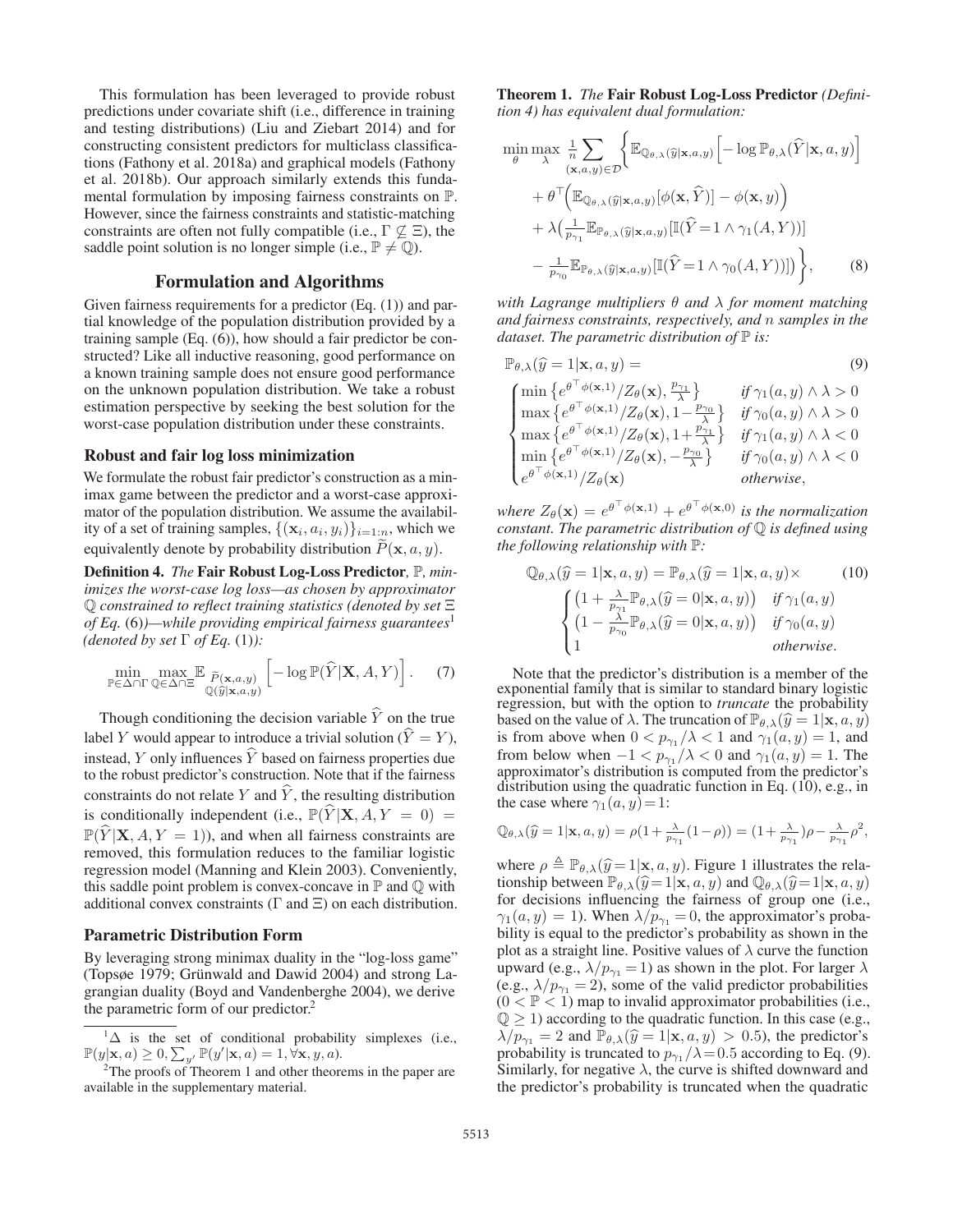

Figure 1: The relationship between predictor and approximator's distributions,  $\mathbb P$  and  $\mathbb Q$ .

function mapping results in a negative value of Q. When  $\gamma_0(a, y)=1$ , the reverse shifting is observed, i.e., shifting downward when  $\lambda > 0$  and shifting upward when  $\lambda < 0$ .

We contrast our reshaping function of the decision distribution (Figure 1) with the *post-processing method* of Hardt, Price, and Srebro (2016) shown in Figure 2. Here, we use  $\mathbb{Q}(\hat{Y} = 1 | \mathbf{x}, a)$  to represent the estimating distributions (the approximator's distribution in our method, and the standard logistic regression in Hardt, Price, and Srebro (2016)) and the post-processed predictions as  $\mathbb{P}(\hat{Y} = 1 | \mathbf{x}, a)$ . Both shift the positive prediction rates of each group to provide fairness. However, our approach provides a monotonic and parametric transformation, avoiding the criticisms that Hardt, Price, and Srebro (2016)'s modification (flipping some decisions) is partially random, creating an unrestricted hypothesis class (Bechavod and Ligett 2017). Additionally, since our parametric reshaping function is learned within an *in-processing* method, it avoids the noted suboptimalities that have been established for certain population distributions when employing post-processing alone (Woodworth et al. 2017).

#### Enforcing fairness constraints

The inner maximization in Eq. (8) finds the optimal  $\lambda$  that enforces the fairness constraint. From the perspective of the parametric distribution of  $P$ , this is equivalent to finding threshold points (e.g.,  $p_{\gamma_1}/\lambda$  and  $1 - p_{\gamma_0}/\lambda$ ) in the min and max function of Eq. (9) such that the expectation of the truncated exponential probabilities of  $\mathbb P$  in group  $\gamma_1$  match the one in group  $\gamma_0$ . Given the value of  $\theta$ , we find the optimum  $\lambda^*$  directly by finding the threshold points. We first compute the exponential probabilities  $P_e(\hat{y} = 1 | \mathbf{x}, a, y) =$  $\exp(\theta + \phi(\mathbf{x}, 1))/Z_{\theta}(\mathbf{x})$  for each examples in  $\gamma_1$  and  $\gamma_0$ . Let  $E_1$  and  $E_0$  be the sets that contain  $P_e$  for group  $\gamma_1$  and  $\gamma_0$ respectively. Finding  $\lambda^*$  given the sets  $E_1$  and  $E_0$  requires sorting the probabilities for each set, and then iteratively find-



Figure 2: Post-processing correction<sup>3</sup> of logistic regression (Pleiss et al. 2017; Hardt, Price, and Srebro 2016) on the COMPAS dataset.

ing the threshold points for both sets simultaneously. We refer to the supplementary material for the detailed algorithm.

### Learning

Our learning process seeks parameters  $\theta$ ,  $\lambda$  for our distributions ( $\mathbb{P}_{\theta,\lambda}$  and  $\mathbb{Q}_{\theta,\lambda}$ ) that match the statistics of the approximator's distribution with training data  $(\theta)$  and provide fairness  $(\lambda)$ , as illustrated in Eq. (8). Using our algorithm from the previous subsection to directly compute the best  $\lambda$ given arbitrary values of  $\theta$ , denoted  $\lambda_{\theta}^*$ , the optimization of Eq. (8) reduces to a simpler optimization solely over  $\theta$ , as described in Theorem 2.

**Theorem 2.** *Given the optimum value of*  $\lambda^*_{\theta}$  *for*  $\theta$ *, the dual formulation in Eq.* (8) *reduces to:*

$$
\min_{\theta} \frac{1}{n} \sum_{(\mathbf{x}, a, y) \in \mathcal{D}} \ell_{\theta, \lambda_{\theta}^{*}}(\mathbf{x}, a, y), \quad \text{where:} \tag{11}
$$

$$
\ell_{\theta,\lambda^*}(\mathbf{x}, a, y) = -\theta^{\top} \phi(\mathbf{x}, y) +
$$
\n
$$
\begin{cases}\n-\log(\frac{p_{\gamma_1}}{\lambda_{\theta}^{*}}) + \theta^{\top}(\phi(\mathbf{x}, 1)) & \text{if } \gamma_1(a, y) \wedge T(\mathbf{x}, \theta) \wedge \lambda_{\theta}^{*} > 0 \\
-\log(\frac{p_{\gamma_0}}{\lambda_{\theta}^{*}}) + \theta^{\top}(\phi(\mathbf{x}, 0)) & \text{if } \gamma_0(a, y) \wedge T(\mathbf{x}, \theta) \wedge \lambda_{\theta}^{*} > 0 \\
-\log(-\frac{p_{\gamma_1}}{\lambda_{\theta}^{*}}) + \theta^{\top}(\phi(\mathbf{x}, 0)) & \text{if } \gamma_1(a, y) \wedge T(\mathbf{x}, \theta) \wedge \lambda_{\theta}^{*} < 0 \\
-\log(-\frac{p_{\gamma_0}}{\lambda_{\theta}^{*}}) + \theta^{\top}(\phi(\mathbf{x}, 1)) & \text{if } \gamma_0(a, y) \wedge T(\mathbf{x}, \theta) \wedge \lambda_{\theta}^{*} < 0 \\
\log Z_{\theta}(\mathbf{x}) & \text{otherwise.} \n\end{cases}
$$

*Here,*  $T(\mathbf{x}, \theta) \triangleq 1$  *if the exponential probability is truncated*<br>(for any value of  $\int_0^{\pi} \phi(\mathbf{x}, 1) / 7$  (x)  $\sum_{n=1}^{\infty} \phi(n, n) = 1$ *(for example when*  $e^{\theta^+ \phi(\mathbf{x},1)}/Z_\theta(\mathbf{x}) > p_{\gamma_1}/\lambda_\theta^*, \gamma_1(a,y) = 1$ *, and*  $\lambda_\phi^* > 0$ *) and is* 0 *otherwise* and  $\lambda_{\theta}^* > 0$ , and is 0 *otherwise*.

We present an important optimization property for our objective function in the following theorem.

Theorem 3. *The objective function in Theorem 2 (Eq.* (11)*) is convex with respect to* θ*.*

To improve the generalizability of our parametric model, we employ a standard L2 regularization technique that is common for logistic regression models:  $\theta^*$  =

<sup>&</sup>lt;sup>3</sup>https://github.com/gpleiss/equalized\_odds\_and\_calibration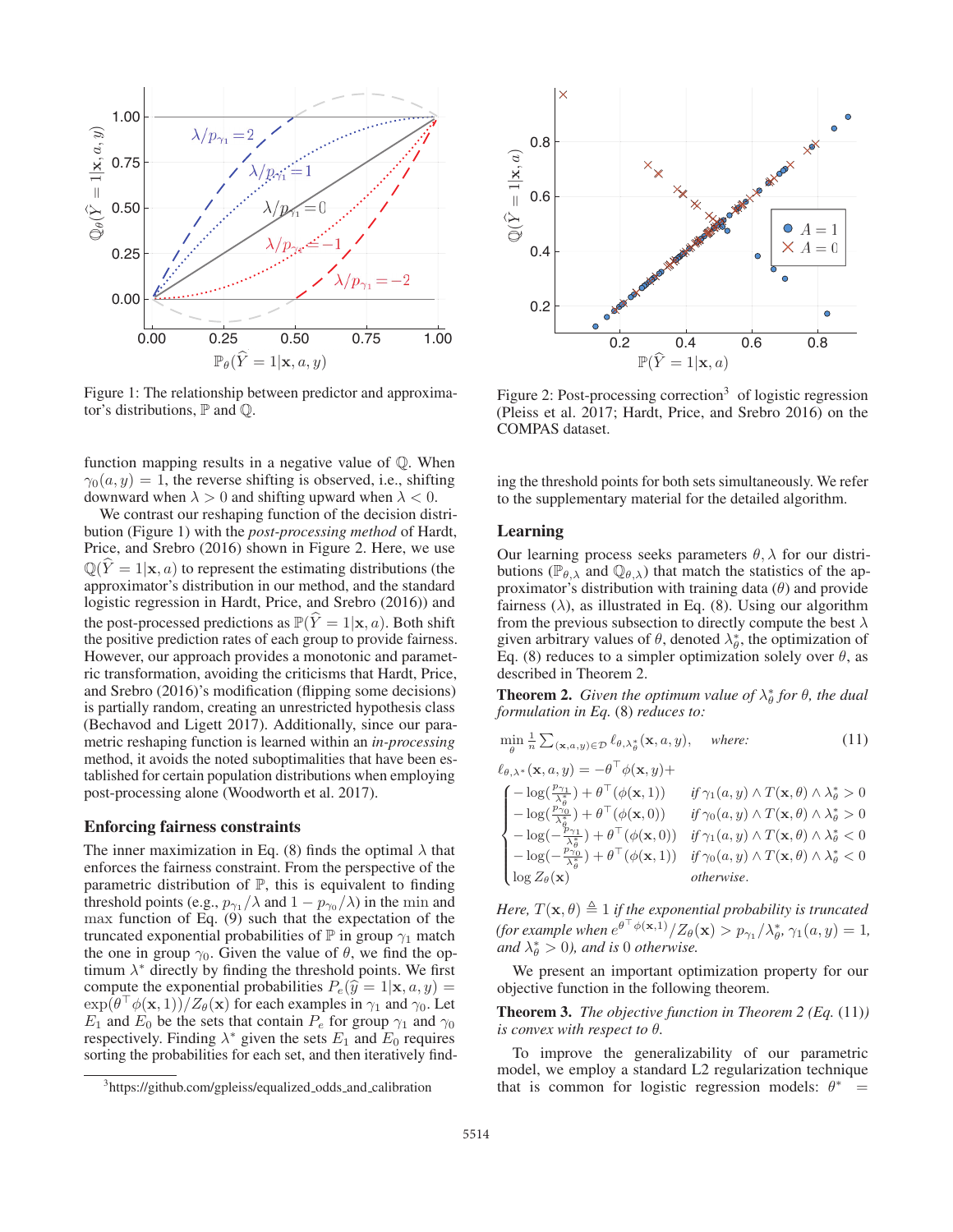$\operatorname*{argmin}_{\theta} \sum_{(\mathbf{x},a,y)\in\mathcal{D}} \ell_{\theta,\lambda^*_\theta}(\mathbf{x},a,y) + \frac{C}{2} ||\theta||_2^2$ , where *C* is the reqularization constant. We employ a standard batch gradient regularization constant. We employ a standard batch gradient descent optimization algorithm (e.g., L-BFGS) to obtain a solution for  $\theta^*$ <sup>4</sup>. We also compute the corresponding solution for the inner optimization,  $\bar{\lambda}_{\theta^*}^*$ , and then construct the optimal predictor and approximator's parametric distributions based on the values of  $\theta^*$  and  $\lambda^*_{\theta^*}$ .

### Inference

In the inference step, we apply the optimal parametric predictor distribution  $\mathbb{P}_{\theta^*, \lambda_{\theta^*}^*}$  to new example inputs  $(\mathbf{x}, a)$  in<br>the testing set Given the value of  $\theta^*$  and  $\lambda^*$  we calcul the testing set. Given the value of  $\theta^*$  and  $\lambda^*_{\theta^*}$ , we calculate the predictor's distribution for our new data point using Eq. (9). Note that the predictor's parametric distribution also depends on the group membership of the example. For fairness constraints not based on the actual label Y , e.g., D.P., this parametric distribution can be directly applied to make predictions. However, for fairness constraints that depend on the true label, e.g., E.OPP. and E.ODD., we introduce a prediction procedure that estimates the true label using the approximator's parametric distribution.

For fairness constraints that depend on the true label, our algorithm outputs the predictor and approximator's parametric distributions conditioned on the value of true label, i.e.,  $\mathbb{P}(\widehat{y}|\mathbf{x}, a, y)$  and  $\mathbb{Q}(\widehat{y}|\mathbf{x}, a, y)$ . Our goal is to produce the conditional probability of  $\hat{y}$  that does not depend on the true label, i.e.,  $\mathbb{P}(\widehat{y}|\mathbf{x}, a)$ . We construct the following procedure to estimate this probability. Based on the marginal probability rule,  $\mathbb{P}(\widehat{y}|\mathbf{x}, a)$  can be expressed as:

$$
\mathbb{P}(\widehat{y}|\mathbf{x}, a) = \mathbb{P}(\widehat{y}|\mathbf{x}, a, y = 1)P(y = 1|\mathbf{x}, a)
$$
(12)  
+ 
$$
\mathbb{P}(\widehat{y}|\mathbf{x}, a, y = 0)P(y = 0|\mathbf{x}, a).
$$

However, since we do not have access to  $P(y|\mathbf{x}, a)$ , we cannot directly apply this expression. Instead, we approximate  $P(y|\mathbf{x}, a)$  with the approximator's distribution  $\mathbb{Q}(\widehat{y}|\mathbf{x}, a)$ . Using the similar marginal probability rule, we express the estimate as:

$$
\mathbb{Q}(\widehat{y}|\mathbf{x}, a) \approx \mathbb{Q}(\widehat{y}|\mathbf{x}, a, y = 1)\mathbb{Q}(\widehat{y} = 1|\mathbf{x}, a)
$$
  
+ 
$$
\mathbb{Q}(\widehat{y}|\mathbf{x}, a, y = 0)\mathbb{Q}(\widehat{y} = 0|\mathbf{x}, a).
$$
 (13)

By rearranging the terms above, we calculate the estimate as:

$$
\mathbb{Q}(\widehat{y}=1|\mathbf{x},a) = \mathbb{Q}(\widehat{y}=1|\mathbf{x},a,y=0)/(\mathbb{Q}(\widehat{y}=0|\mathbf{x},a,y=1) + \mathbb{Q}(\widehat{y}=1|\mathbf{x},a,y=0)),
$$
\n(14)

which is directly computed from the approximator's parametric distribution produced by our model using Eq. (10). Finally, to obtain the predictor's conditional probability estimate  $(\mathbb{P}(\widehat{y}|\mathbf{x}, a))$ , we replace  $P(y|\mathbf{x}, a)$  in Eq. (12) with  $\mathbb{Q}(\widehat{y}|\mathbf{x}, a)$  calculated from Eq. (14).

#### Asymptotic convergence property

The ideal behavior of an algorithm is an important consideration in its design. Asymptotic convergence properties consider a learning algorithm when it is provided with access to the population distribution  $P(\mathbf{x}, a, y)$  and a fully expressive feature representation. We show in Theorem 4 that in

the limit, our method finds a predictor distribution that has a desirable characteristic in terms of the Kullback-Leibler (KL) divergence from the true distribution.

**Theorem 4.** *Given the population distribution*  $P(\mathbf{x}, a, y)$ *and a fully expressive feature representation, our formulation (Def. 4) finds the* fair *predictor with the minimal KLdivergence from*  $P(\mathbf{x}, a, y)$ *.* 

We next show in Theorem 5 that for the case where the fairness constraint depends on the true label (e.g., E.OPP. and E.ODD.), our prediction procedure outputs a predictor distribution with the same desired characteristic, after being marginalized over the true label.

Theorem 5. *For fairness constraints that depend on the true label, our inference procedure in Eq.* (12) *produces the marginal predicting distribution* P *of the fair predictor distribution with the closest KL-divergence to*  $P(\mathbf{x}, a, y)$  *in the limit.*

## **Experiments**

#### Illustrative behavior on synthetic data

We illustrate the key differences between our model and logistic regression with demographic parity requirements on 2D synthetic data in Figure 3. The predictive distribution includes different truncated probabilities for each group: raising the minimum probability for group  $A = 1$  and lowering the maximum probability for group  $A = 0$ . This permits a decision boundary that differs significantly from the logistic regression decision boundary and better realizes the desired fairness guarantees. In contrast, *post-processing methods* using logistic regression as the base classifier (Hardt, Price, and Srebro 2016) are constrained to reshape the given unfair logistic regression predictions without shifting the decision boundary orientation, often leading to suboptimality (Woodworth et al. 2017).

### **Datasets**

We evaluate our proposed algorithm on three benchmark fairness datasets:

- (1) The UCI Adult (Dheeru and Karra Taniskidou 2017) dataset includes 45,222 samples with an income greater than \$50k considered to be a favorable binary outcome. We choose gender as the protected attribute, leaving 11 other features for each example.
- (2) The ProPublica's COMPAS recidivism dataset (Larson et al. 2016) contains 6,167 samples, and the task is to predict the recidivism of an individual based on criminal history, with the binary protected attribute being race (white and non-white) and an additional nine features.
- (3) The dataset from the Law School Admissions Council's National Longitudinal Bar Passage Study (Wightman 1998) has 20,649 examples. Here, the favorable outcome for the individual is passing the bar exam, with race (restricted to white and black only) as the protected attribute, and 13 other features.

<sup>&</sup>lt;sup>4</sup>We refer the reader to the supplementary material for details.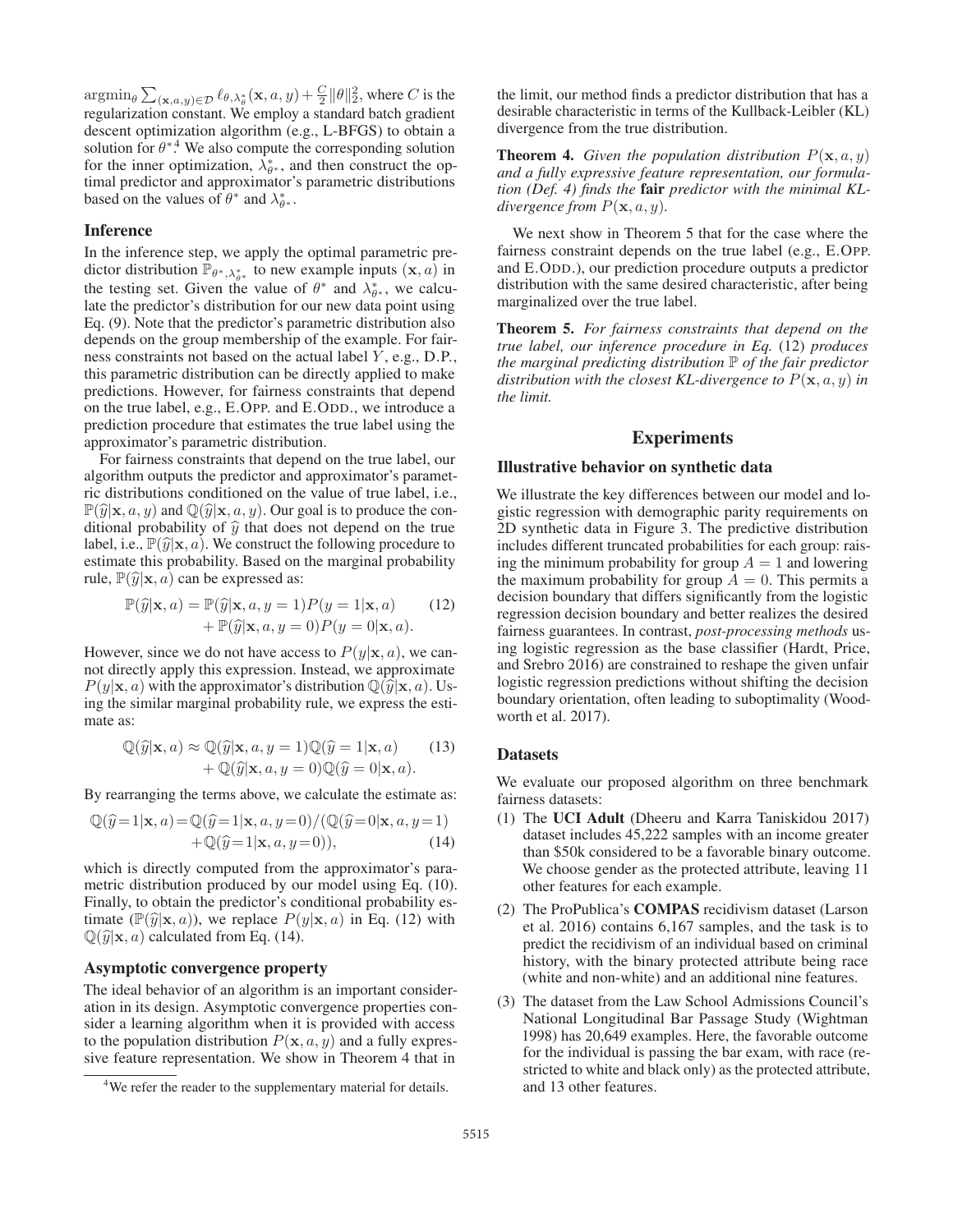

Figure 3: Experimental results on a synthetic dataset with: a heatmap indicating the predictive probabilities of our approach, along with decision and threshold boundaries; and the unfair logistic regression decision boundary.

#### Comparison methods

We compare our method (*Fair Log-loss*) against various baseline/fair learning algorithms that are primarily based on logistic regression as the base classifier:

- (1) Unconstrained logistic regression is a standard logistic regression model that ignores all fairness requirements.
- (2) The cost sensitive reduction approach by Agarwal et al. (2018) reduces fair classification to learning a randomized hypothesis over a sequence of cost-sensitive classifiers. We use the sample-weighted implementation of Logistic Regression in scikit-learn as the base classifier, to compare the effect of the reduction approach. We evaluate the performance of the model by varying the constraint bounds across the set  $\epsilon \in \{.001, .01, .1\}.$
- (3) The constraint-based learning method<sup>5</sup> of (Zafar et al. 2017c; 2017a) uses a covariance proxy measure to achieve equalized odds (under the name disparate mistreatment) (Zafar et al. 2017a), and improve the disparate impact ratio (Zafar et al. 2017c), which we use as a baseline method to evaluate demographic parity violation. They cast the resulting non-convex optimization as a disciplined convex-concave program in training time. We use the logistic regression as the base classifier.
- (4) For demographic parity, we compare with the reweighting method (*reweighting*) of Kamiran and Calders (2012), which learns weights for each combination of class label and protected attribute and then uses these weights to resample from the original training data which yields a new dataset with no statistical dependence between class label and protected attribute. The new balanced dataset is then used for training a classifier. We use IBM AIF360 toolkit to run this method.
- (5) For equalized odds, we also compare with the postprocessing method of Hardt, Price, and Srebro (2016)

which transforms the classifier's output by solving a linear program that finds a prediction minimizing misclassification errors and satisfying the equalized odds constraint from the set of probability formed by the convex hull of the original classifier's probabilities and the extreme point of probability values (i.e., zero and one).

### Evaluation measures and setup

Data-driven fair decision methods seek to minimize both prediction error rates and measures of unfairness. We consider the misclassification rate (i.e., the 0-1 loss,  $\mathbb{E}[Y \neq Y]$ ) on a withheld test sample to measure prediction error. To quantify the unfairness of each method, we measure the degree of fairness violation for demographic parity (D.P.) as:  $\mathbb{E}[\mathbb{I}(\hat{Y} = 1)|A = 1] - \mathbb{E}[\mathbb{I}(\hat{Y} = 1)|A = 0]$ , and the sum of fairness violations for each class to measure the total violafairness violations for each class to measure the total violation for equalized odds (E.ODD.) as:  $\sum_{y \in \{0,1\}} (|\mathbb{E}[[(\hat{Y} =$  $1|A = 1, Y = y] - \mathbb{E}[\mathbb{I}(\hat{Y} = 1)|A = 0, Y = y]|$ , to obtain a level comparison across different methods. We follow the a level comparison across different methods. We follow the methodology of Agarwal et al. (2018) to give all methods access to the protected attribute both at training and testing time by including the protected attribute in the feature vector. We perform all of our experiments using 20 random splits of each dataset into a training set (70% of examples) and a testing set (30%). We record the averages over these twenty random splits and the standard deviation. We cross validate our model on a separate validation set using the best logloss to select an L2 penalty from  $({0.01, .005, .01, .05, .1, .2, .3, .4, .5}).$ 

### Experimental Results

Figure 4 provides the evaluation results (test error and fairness violation) of each method for demographic parity and equalized odds on test data from each of the three datasets Fairness can be vacuously achieved by an agnostic predictor that always outputs labels according to independent (biased)

<sup>5</sup> https://github.com/mbilalzafar/fair-classification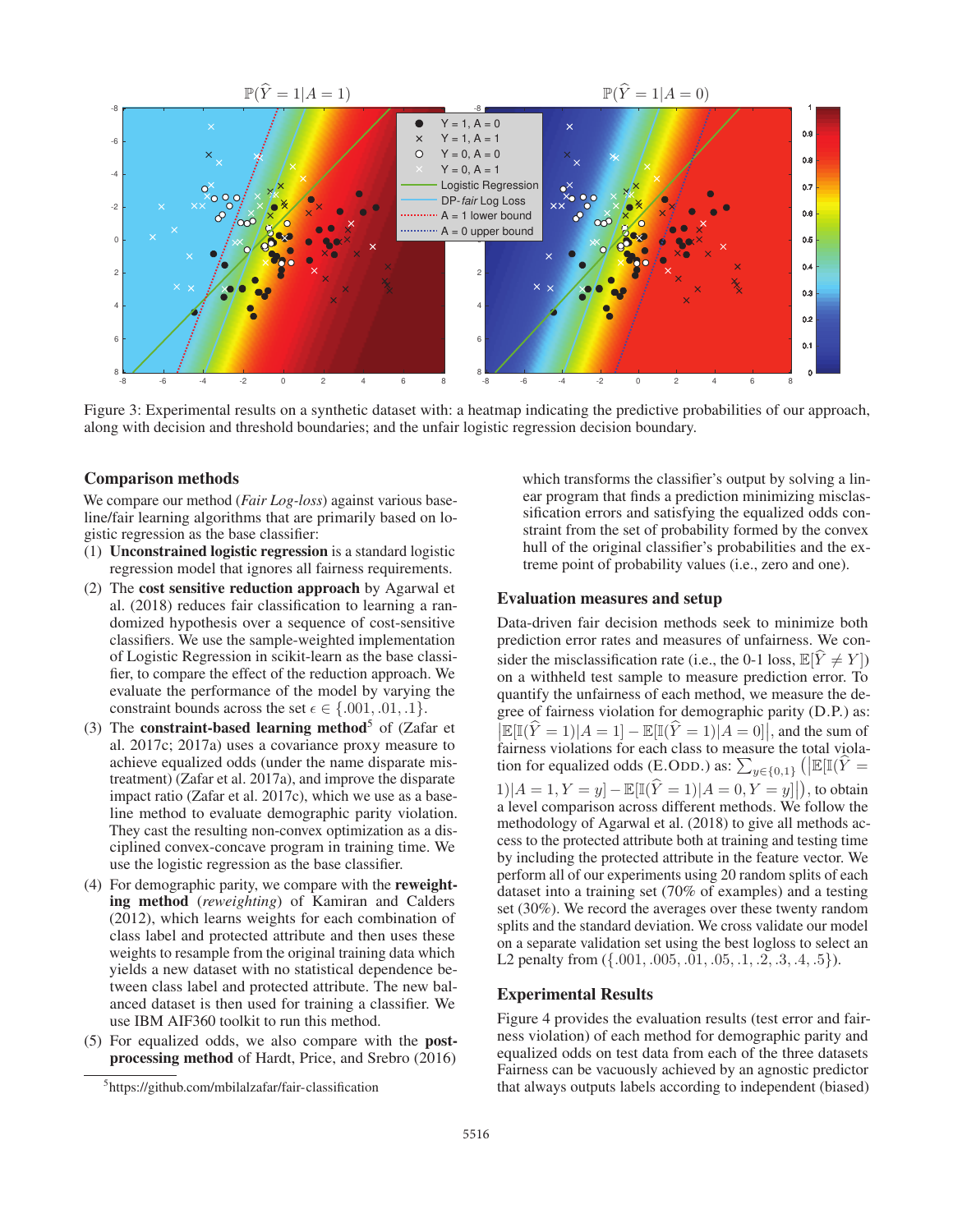

Figure 4: *Test classification error* versus *Demographic Parity* (top row) and *Equalized Odds* (bottom row) constraint violations. The bars indicate standard deviation on 20 random splits of data.

coin flips. Thus, the appropriate question to ask when considering these results is: "how much additional test error is incurred compared to the baseline of the unfair logistic regression model for how much of an increase in fairness?"

For demographic parity on the Adult dataset, our *Fair Logloss* approach outperforms all baseline methods on average for both test error rate and for fairness violation, and on COMPAS dataset it achieves the lowest ratio of increased fairness over increased error. Additionally, the increase in test error over the unfair unconstrained logistic regression model is small. For demographic parity on the Law dataset, the relationship between methods is not as clear, but our *Fair Log-loss* approach still resides in the Pareto optimal set, i.e., there are no other methods that are significantly better than our result on both criteria. For equalized odds, *Fair Log-loss* provides the lowest ratios of increased fairness over increased error rate for the Adult and COMPAS datasets, and competitive performance on the Law dataset. The post-processing method provides comparable or better fairness at the cost of significantly higher error rates. This shows that the approximation in our prediction procedure does not significantly impact the performance of our method. In terms of the running time, our method is an order of magnitude faster than comparable methods (e.g., the train and test running time on one random split of the Adult dataset takes approximately 5 seconds by our algorithm, 80 seconds for the constraintbased method (Zafar et al. 2017c), and 100 seconds for the reduction-based method (Agarwal et al. 2018)).

### Conclusions and Future Work

We have developed a novel approach for providing fair data-driven decision making in this work by deriving a

new classifier from the first principles of distributionally robust estimation (Topsøe 1979; Grünwald and Dawid 2004; Delage and Ye 2010). We formulated a learning objective that imposes fairness requirements on the predictor and views uncertainty about the population distribution pessimistically while maintaining a semblance of the training data characteristics through feature-matching constraints. This resulted in a parametric exponential family conditional distribution that resemble a truncated logistic regression model.

In future work, we plan to investigate the setting in which group membership attributes are not available at testing time. Extending our approach using a plug-in estimator of  $P(a|\mathbf{x})$ in the fairness constraints introduces this estimator in the parametric form of the model. Understanding the impact of error from this estimator on predictor fairness in both theory and practice is an important direction of research.

### Acknowledgments

This work was supported, in part, by the National Science Foundation under Grant No. 1652530 and by the Future of Life Institute (futureoflife.org) FLI-RFP-AI1 program.

### References

Adel, T.; Valera, I.; Ghahramani, Z.; and Weller, A. 2019. Onenetwork adversarial fairness. In *AAAI*.

Agarwal, A.; Beygelzimer, A.; Dudík, M.; Langford, J.; and Wallach, H. M. 2018. A reductions approach to fair classification. In *ICML*.

Bechavod, Y., and Ligett, K. 2017. Penalizing unfairness in binary classification. *arXiv preprint arXiv:1707.00044*.

Boyd, S., and Vandenberghe, L. 2004. *Convex optimization*. Cambridge university press.